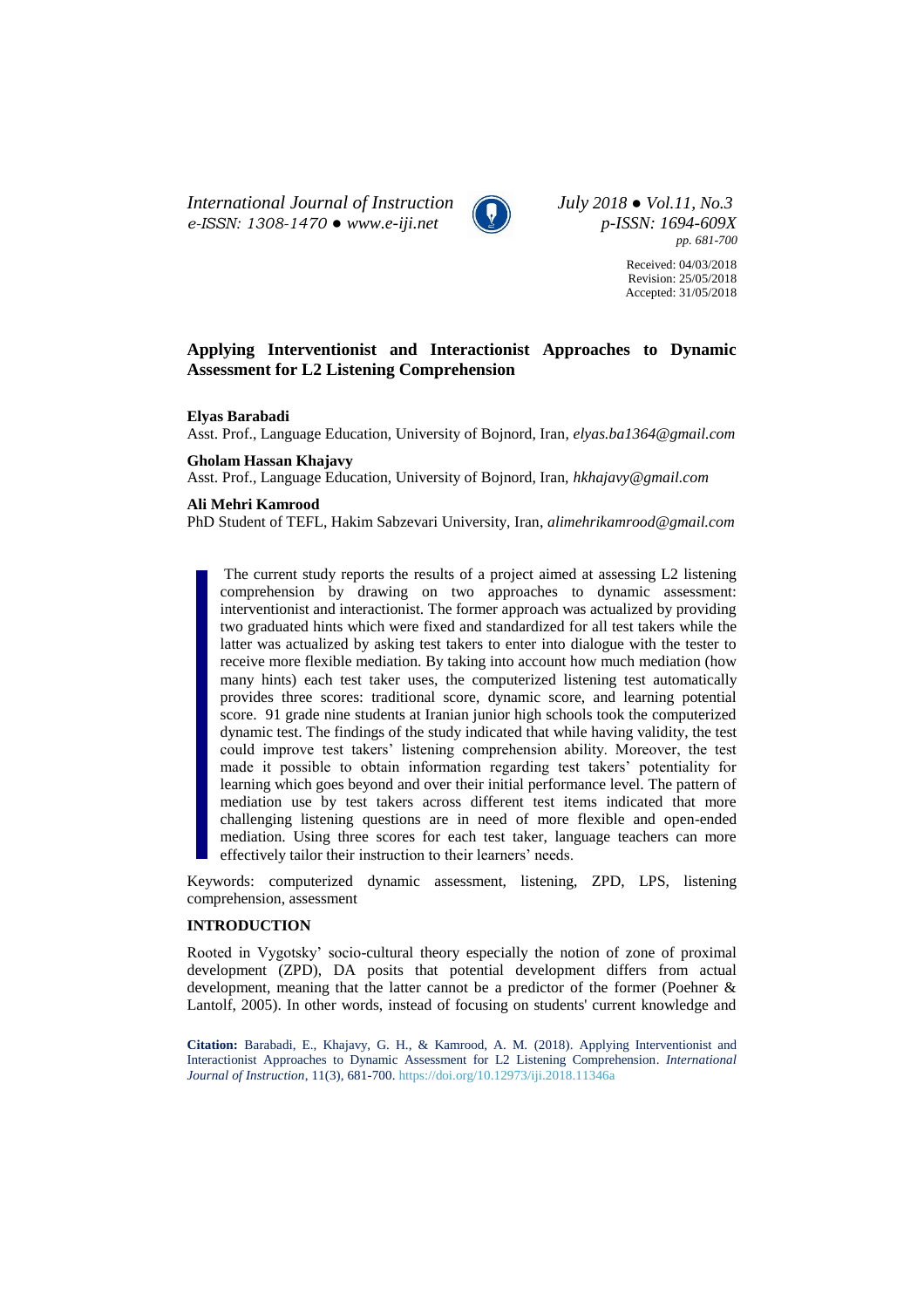skills, dynamic procedures stress students' potential for learning and explore ways to realize those potentials (Kozulin & Garb, 2004). Proponents of DA (Elliot, 2003; Kozulin & Garb, 2004; Lidz & Elliot, 2006; Poehner & Lantolf, 2013; Shabani, 2014; Wang, 2015) claim that DA procedures are both feasible and effective for obtaining information about students' learning potential. DA procedures can better differentiate students concerning their gain of new text comprehension strategies. However, more research is needed to account for the informative role of DA in the second or foreign language (L2) context.

So far, the DA researchers have opted for either of the two approaches to DA, that is, the interventionist approach or the interactionist approach in conducting their DA studies. The former favors a standardized procedure to delivering mediation where a set of pre-planned and predetermined sets of hints are given to test takers in case they cannot give the right answer to a test question. The interactionist approach takes a more radical attitude towards providing mediation by postulating that mediation should be sensitive to each individual's ZPD. In other words, interactionist DA is not in line with any standardization in DA procedures. Though more effective than pre-determined form of mediation, this kind of individualized form of mediation is difficult to apply to a large number of test takers (Poehner, 2008). Nonetheless, one of the most significant current discussions in designing and implementing DA procedures is associated with the choice of the most appropriate approach of DA.

While the interventionist computerized version of DA can overcome one of the major shortcomings of the interactionist DA which is related to its application to a large number of students simultaneously (Lantolf & Poehner, 2014) regarding different language constructs such as reading comprehension (Lantolf & Poehner, 2014; Pishghadam & Barabadi, 2012), L2 grammar (Ahmadi & Barabadi, 2014) and listening comprehension (Poehner et al., 2015), the interactionist DA proponents have raised serious concerns over the credibility of the findings of such studies claiming that interventionist DA sacrifices the individuality of the learners for quantifying and standardizing the mediation process. Accordingly, the primary purpose of this study is to find a tradeoff between the two approaches via designing and implementing a Computerized Dynamic Assessment (C-DA) in L2 listening comprehension including two pre-determined hints for each item (interventionist), and a third hint asking test takers to ask for direct help from their teachers (interactionist) in case the first two hints did not prove useful for getting to the correct response. In other words, this approach to computerized dynamic assessment can simultaneously overcome two limitations of DA: its applicability to a large number of students by following a standardized format, and the effectiveness of mediation by making room for individualized form of mediation as is common in interactionist models of DA by including a third hint asking the test takers to ask for direct help from their teachers. More specifically, the following research questions are dealt with in this study:

1. Is there any significant difference between test takers' actual scores and mediated scores? In other words, can students obtain remarkable gain scores after receiving mediation?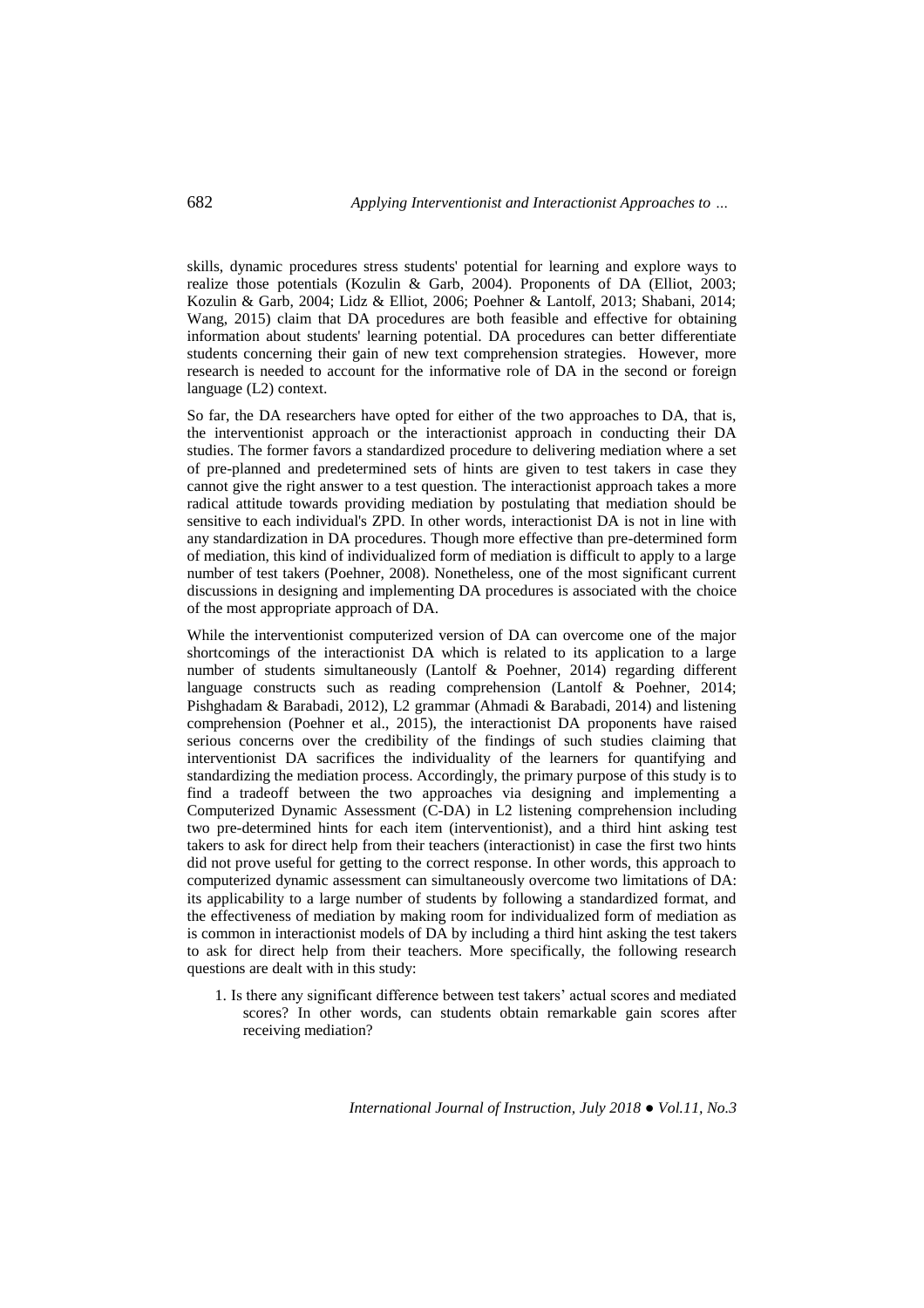- 2. Does the computerized dynamic listening test have reliability and validity?
- 3. To what extent can the Learning Potential Score (LPS) differentiate among the learners with the same actual scores?
- 4. How is open ended mediation (Hint 3) used across different listening questions?

### **Theoretical Underpinning of DA**

DA has its origin in the Vygotsky's socio-cultural theory of mind. Vygotsky believed that it is possible to figure out individuals' fully-formed as well as emerging abilities by providing mediation, and analyzing how responsive and open they are to mediation (Vygotsky, 1998). A true measure of cognitive ability should provide not only a diagnosis but also a good prognosis concerning future performance. Vygotsky (1978) rejects the assumption that what individuals can do independently be considered as the only indicator of their mental abilities. Instead, adopting a quite non-orthodox stance concerning cognitive abilities, Vygotsky (1978) observes that "what children can do with the assistance of others might be in some sense even more indicative of their mental development than what they can do alone" (p. 85). From this perspective, learners' actual developmental level only defines the end product of development or what is known as zone of actual development (ZAD). On the other hand, ZPD defines the emerging functions which have not yet been matured but are in the process of maturation. According to Vygotsky (1987), these processes are "in an embryonic state" (p. 86).

Nonetheless, in Vygotsy's (1987) view, the mainstream testing systems primarily focus on individuals' independent activity not their imitative activity as indicator of their level of mental development. In other words, in evaluating mental development, only solutions to test problems which the test takers can arrive at without assistance from others, without leading questions, and without demonstrations are taken into account. In sum, traditional tests only aim at revealing test takers' ZAD not their ZPD. According to Vygotsky (1978), the ZPD is "the distance between the actual developmental level as determined by independent problem solving and the level of potential development as determined through problem solving under adult guidance or in collaboration with more capable peers" (p. 86). The actual level of development defines development "retrospectively". Moreover, in his view, ZPD can never accurately be predicted on the basis of ZAD. Accordingly, he strongly recommends the inclusion of external assistance in the form of leading questions, prompts, or demonstration in testing situations in order to accurately infer test takers' ZPD based on their openness and responsiveness to that mediation or external help. Inspired by this insight, many researchers (e.g. Ableeva, 2008; Ahmadi & Barabadi, 2014; Lantolf & Poehner, 2014; Pishghadam & Barabadi, 2012) have investigated the effectiveness of DA in L2 contexts. However, they have conducted their DA procedures through two opposing DA approaches, that is, interventionist which is favored by those who were in search of standardization and quantification; and interactionist whose adherents believed that presenting a one-size fits-all scheme of mediation for a large number of the participants is against the original ideas of Vygotsky and Feuerstein as the theoretical founders of DA. Hence, this study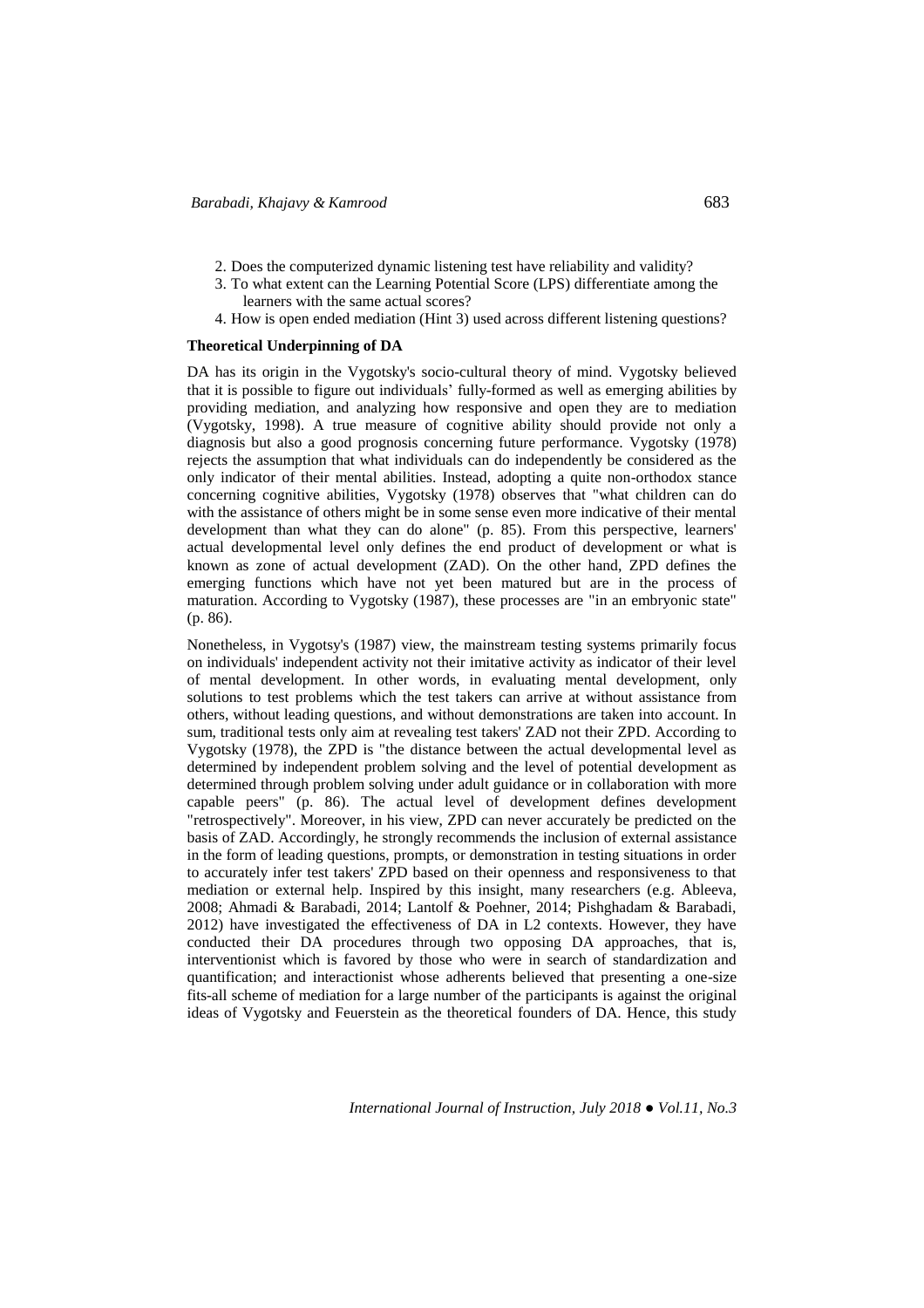aimed at conducting a mixed approach of C-DA including both the interventionist and interactionist approaches.

### **Literature Review**

Pishghadam and Barabadi (2012) reported the construction and validation of computerized DA in the context of L2 learning. Particularly, they examined the effectiveness of electronically delivering mediation in improving L2 learners' reading comprehension. To achieve this aim, a software package named Computerized Dynamic Reading Test (CDRT) was developed by the researchers. The software was capable of providing test takers with strategy-based mediation. Each student was assigned two scores: a dynamic score and a non-dynamic score. The findings of the study indicated that the computerized dynamic test not only improved students' reading comprehension ability, but also it provided information about test takers' potentiality for learning. The psychometric features of testing, namely reliability and validity were reported in this computerized dynamic test. The researchers argued that computerized DA used in their study can enable L2 educators to use DA for a large number of test takers. In fact, the applicability of DA which was one of its major drawbacks was taken care of. Besides, by taking into account how much mediation each leaner receives, such a computerized dynamic test can help L2 educators provide students with more individualized and consequently more effective instruction.

Poehner and Lantolf (2013) investigated the use of computerized DA in the context of L2 listening and reading comprehension in which mediation was delivered through an online format. By incorporating a system of graduated prompting for each item as well as inclusion of some transfer items, the computerized dynamic tests could act not only as a diagnosis tool but also as a means for promoting learners' abilities in reading and listening. Transfer items refer to those assessment tasks that have the same basic principles as regular items on the test but are more complex and demanding. Test takers' response to such items is indicative of whether or not they have internalized mediation that was offered previously. Moreover, learning potential score was an effective method of showing test takers' potential for learning by taking the difference between their mediated and unmediated performance as the basis for anticipating their future responsiveness to mediation.

Poehner, Zhang and Lu (2015) investigated the effectiveness of electronically delivering online mediation in two skills of reading and listening comprehension. The main premise of their online multiple-choice tests was that mediation is necessary for diagnosing development. Though the online provision of mediation was an innovation in their study, the mediation followed a standardized and fixed format which was similar to previously-mentioned studies. In other words, mediation was in the form of a set of graduated prompts arranged from the most implicit to the most explicit. Diagnosis in their study was made based on two sets of scores: test takers' actual score and mediated score. Based on the findings of their study, the researchers argued that these two scores along with the breakdown of test takers' performance on particular items "..provided a fine-grained diagnosis of their L2 development while also offering information relevant to subsequent teaching and learning" (p. 337). Though it generated different scores for a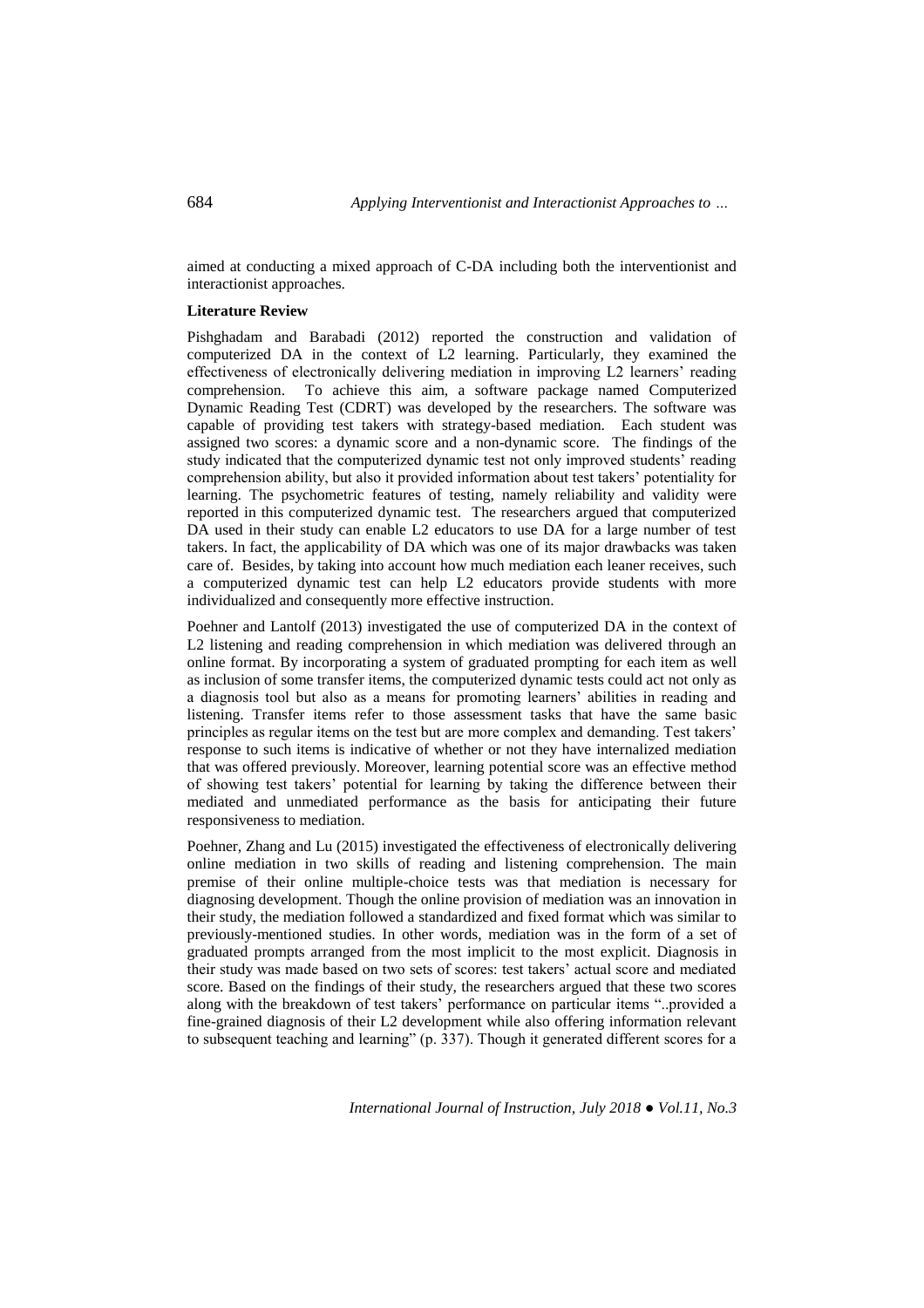large number of the participants, the standardization of the mediation process overlooked the individuality of the participants.

More recently, Ebadi and Saeedian (2016) examined Iranian EFL University students' development in L2 reading comprehension in more difficult and novel situations called transcendence tasks (TR). The main purpose of the study was to see whether test takers could sustain their improved performance in more challenging and novel tasks. The design of their study consisted of the following stages: pretest, enrichment program, posttest, and transfer assessments. Based on the feedback obtained during the pre-test, the researchers could provide contingent mediation during the enrichment sessions whose group format enabled the test takers to receive flexible mediation in an interactionist way. After the enrichment program, the students took three computerized dynamic tests using three software programs developed by the researchers. The first computerized dynamic test which was used as the posttest contained simpler passages than the two computerized dynamic tests that were used during the last stage of the study: transfer assessments. The mediation provided by these three computerized tests was in the form of graduated hints arranged from the most implicit to the most explicit. The results of the study indicated that test takers could transfer their learning during the enrichment sessions and posttest to transcendence tasks (e.g. the last two computerized dynamic tests). The researchers in this study could somehow combine interactionist and interventionist types of mediation in a single study. Though, these two types of mediation were provided in different time intervals.

Finally, Mehri, Davoudi, Amirian, and Ghaniabadi (2018) investigated the transcendence of learning among 43 Iranian EFL University students who took the online computerized dynamic test of listening skill. The main purpose of this study was to examine and account for test takers' development in the context of English listening skill by analysing their performance on transcendence/transfer (TR) tasks. These listening tasks were more demanding than the original listening tasks used in their study. The analysis of TR scores revealed some instances of regression in the case of vocabulary questions, sustenance in the case of idiomatic and purpose questions, and progress in the case of inferential and actual questions. Besides, significant instances of regression, sustenance, and progress were observed across individuals. Although reporting TR scores in this study could provide useful information regarding learners' development across different language constructs, the mediation used in this study was in the form of only predetermined hints arranged from the most implicit to the most explicit.

A brief look at computerized dynamic tests reviewed above except Ebadi and Saeedian (2016) indicate that they only drew on predetermined and fixed type of mediation which is favoured by interventionist approach to dynamic assessment. In the case of Ebadi and Saeedian' (2016) study, it was also shown that the two types of mediation were offered during two distinct sessions. The present study, however, aims at exploring the feasibility and effectiveness of both types of mediation, that is, conducting an amalgam of both interventionist and interactionist approaches of providing mediation in a single DA procedure by inclusion of two graduated hints and a third hint asking test takers to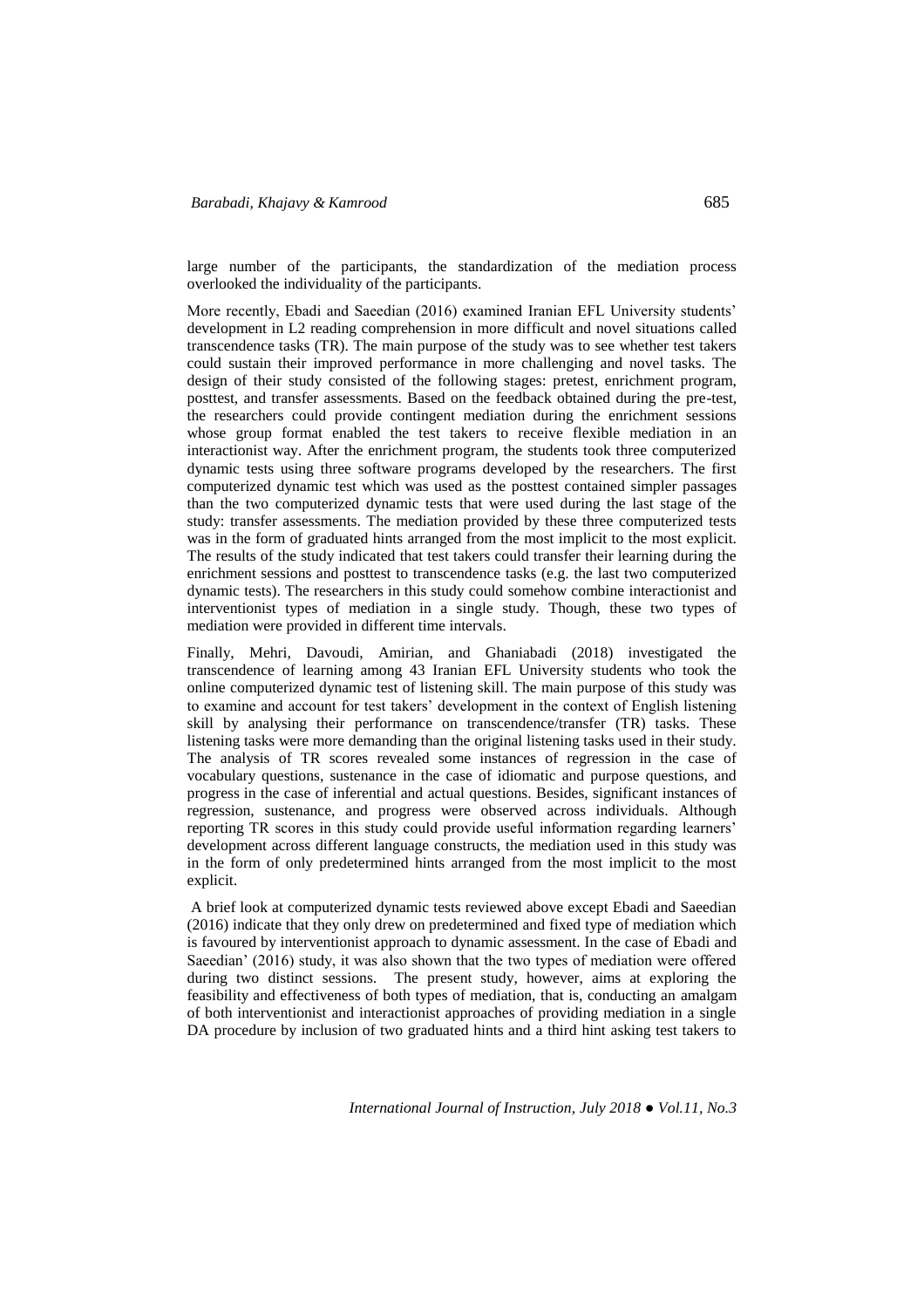start a dialogue with the tester in order to receive more contingent mediation which is more responsive to their ZPD. To the best of the researchers' knowledge, no DA researcher has embarked on such a study so far.

# **METHOD**

# **Participants**

In the piloting stage, 63 ninth grade students took the traditional listening test in order to examine the difficulty level of the items. After the C-DA listening test was designed, another group of 20 ninth grade students took the test to make sure about the efficiency of the hints and to prepare some probing questions so that teachers can better and more effectively mediate test takers in the third hint. Finally, the modified computerized listening test was administered to 91 ninth grade students who were in different junior high schools. The participants consisted of 55 male and 36 female students and the mean age of the participants was 16. The test was administered by 13 language teachers in 13 junior high schools in North Khorsan and Khorasan Razavi in April and May 2016. It should be noted that determining the precise proficiency level of test takers in dynamic assessment is not an issue since what matters in such tests is to determine to what extent the test takers can benefit from mediation depending on their proficiency levels. Nonetheless, the fact that all test takers were selected from grade nine makes it possible to claim that the content of the test and overall difficulty level of the test match test takers' proficiency level.

# **Instrument**

The only instrument used in this study was computerized dynamic test of listening which is capable of generating two scores; an actual score based on test takers' independent performance on the test, and a mediated score by taking into account the amount of mediation used by each test taker. The software consists of three parts: introduction, the main body of the test consisting of 12 items, and the scoring file. The introduction serves two purposes: test takers fill out the form with their personal information about them such as name and major. It also gives test takers a short description of DA. The main part of the software involves 12 listening items. Each item is composed of a short conversation along with a completion item to be filled out by a word or phrase from the conversation. For each item, four hints were prepared. There is no time limit for answering the questions. Finally, upon completion of the test, a scoring file containing actual score, mediated score, and the number of hints for each item is generated.

# *Test construction procedure*

#### *Item Construction*

As mentioned earlier, the purpose of this study was to develop a computerized dynamic test of L2 English listening comprehension for Iranian junior high school students. The first step in designing the test was to prepare test items. Since the current listening test is criterion-referenced, identifying the distinguishing language characteristics of the target language use (TLU) domain was not difficult (Wagner, 2015). Indeed, the criteria which are in line with the curricular goals of the class enabled us to make the test task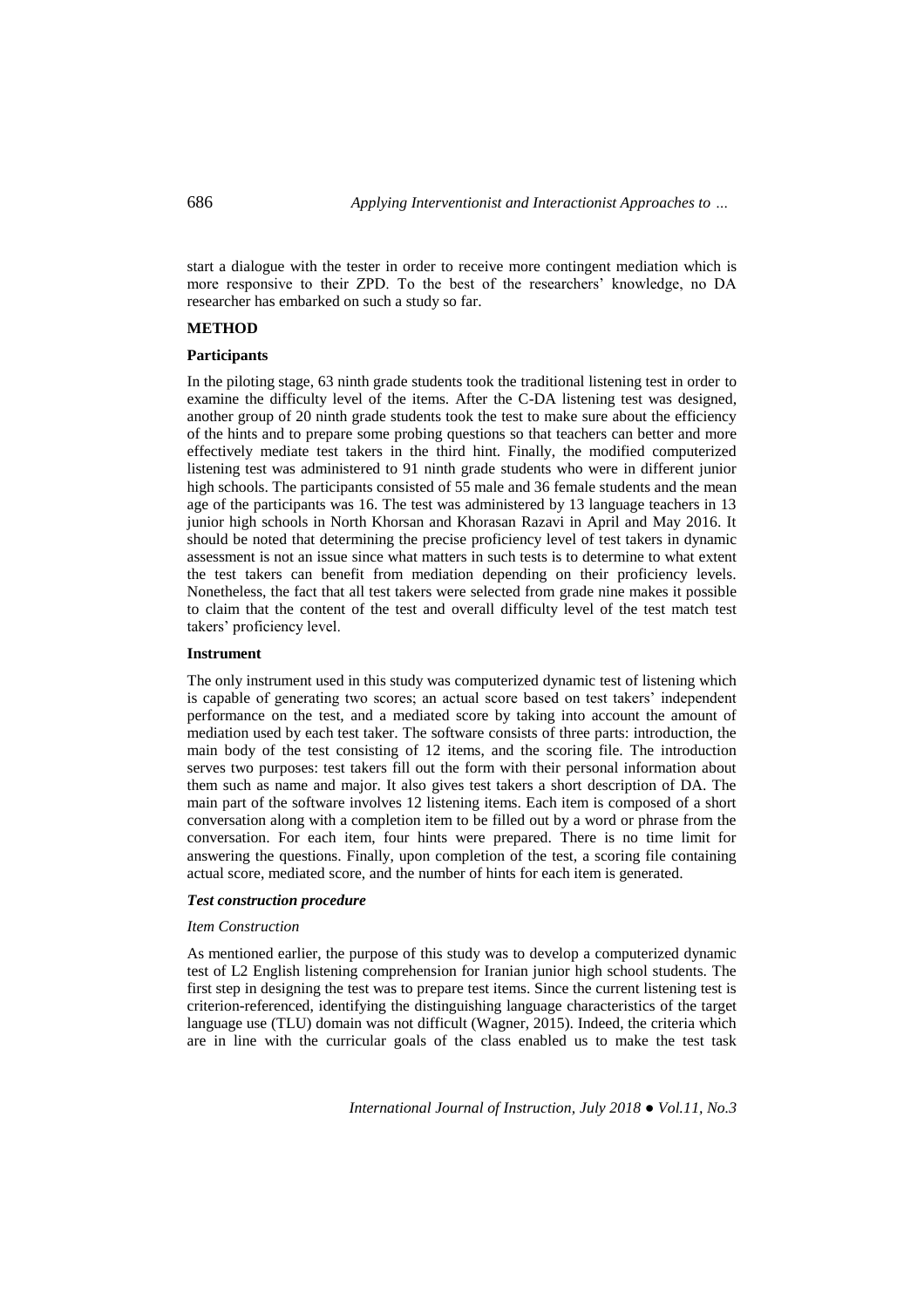characteristics similar to and representative of TLU domain. Each test item included a conversation as language input to use Bachman and Palmer's (1996) terminology. The 12 conversations used in this study were taken from Khate Sefid which is a private Iranian publisher producing supplementary materials for public school courses including English. Initially, there was a large pool of listening items in Khate Sefid package designed for grade nine students. Having examined all these items, two experts in EFL testing chose 20 listening items for the purpose of the current study. Further examination of these 20 items by the researchers of the study led to the omission of further eight items, and ultimately 12 items were used for our study. Although such a procedure is not appropriate from a traditional psychometric perspective to assessment, for dynamic assessment whose overriding purpose is test takers' development, what matters most is the provision of appropriate mediation that can help not only students' development but also can reveal their potentiality for learning.

After each conversation is played, test takers listen and at the same time can read a question in English to which they need to answer by writing the correct word or phrase in the blank. First, the test takers were presented with six easy items and then with six difficult items. The difficulty level was taken into account by considering the length of conversation, new words, and the rate of delivery (Wagner, 2015). The grade nine textbook has six lessons dealing with six different language functions including personality, travel, festivals, services, media, and health. For each function of the textbook, one easy and one difficult item was designed. On average, the conversations of the easy items contained five turns. Besides, each turn was rather short containing only the key words related to the function of the lesson. As for the six conversations used in difficult items, it was expected that these conversations were more difficult since they were double the length of the first six conversations. Besides, these conversations included many new vocabularies unrelated to the function of the lesson. Lantolf and Poehner (2005) also used somehow the same method for developing more difficult items for their study.

As for the characteristics of the expected response which is another important step in designing a listening comprehension test (Wagner, 2014), we considered limited production response as the best kind of response since giving hints to test takers would not give away the correct response. In other words, item formats such as multiple choices and matching were not used because when the test takers are given a hint, the guessing chance would increase.

# *Test Piloting and Preparing Hints*

Once the items were developed, the test was piloted in its traditional format without providing any mediation. The purpose of this piloting stage was to make sure about the difficulty level of the items and do some other modifications. Having revised the items based on the information obtained from the piloting, the next step was to prepare appropriate hints by making some modifications in two important input characteristics: input format and characteristics of the language of input. Regarding the former, many researchers (Lynch, 2009; Shin, 1998; Wagner, 2010) believe that accompanying oral input with visual input in many cases enhances test takers' comprehension by providing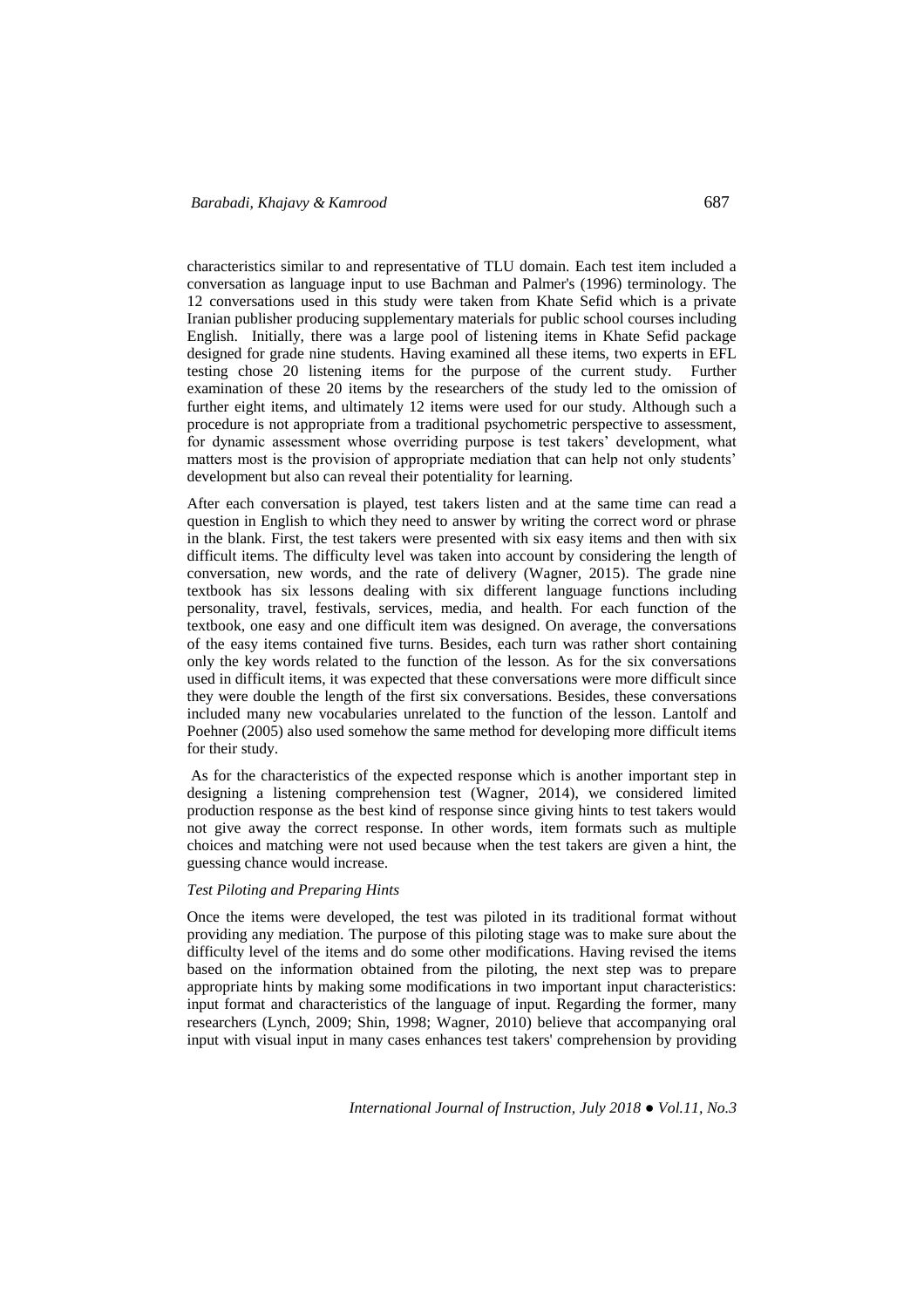more contextual information. Regarding the latter, correspondence with Wagner through email convinced us to use partial transcription of the conversations as the first hint. Moreover, the inclusion of some pictures related to the content of the conversations as well as a very short explanation of the content acted as the second hint. As mentioned before, the third hint asks the learners to start a dialogue with the tester in order to receive online mediation.

After the computerized dynamic test of listening comprehension was prepared, it was administered with few test takers to make further modifications to items instruction, test rubric, and the expected response. Additionally, the open-ended dialogue that occurred between the researchers as assessors and test takers in the third hint enabled the former group to prepare some leading questions and prompts so that language teachers could later use them when they gave the test to their own students. This format of DA in which two standardized forms of mediation (the first two hints) and one open-ended form of mediation (seeking out direct help from teacher) were integrated allowed us to use the benefits associated with both interactionist and interventionist approaches to DA.

Based on Aljafraah and Lantolf (1994), the ZPD-based hints should have two important characteristics. First they should be contingent and second they should be graduated. In order to meet the former, the hints were presented to the test takers only when they needed them, that is, they did not have access to all of them at once. To meet the second characteristic, the hints were arranged from the most implicit to the most explicit. In the first hint, only the partial transcription of the conversations is provided while in the second hint, the test takers are provided with some pictorial information plus some explanation in Persian, and in the third hint, they can get into an open-ended spoken dialogue in Persian with their teacher concerning the correct response. It should be noted that at this stage, the assessors were instructed to provide mediation (scaffolding) to the point where the test takers were on the brink of getting to the right answer. However, they were told not to reveal the correct answer. So, in the case of some learners, a very implicit probing question was enough to help them find the correct answer while in the case of some other test takers, the assessors had to be more explicit. In sum, a total of three hints for each item are included and in case the test taker fails to get to the correct answer after receiving the third hint, the correct answer together with a short explanation about it is provided, and then the next test item is presented.

#### *A Sample Item Along With Three Hints*

To better understand the process of mediation provision in the course of three hints, item number one is presented below. As mentioned before, each item consists of a conversation as the language input, an aural (as well as a written) question, and finally a blank space to be filled out with the correct response which is usually a word or a short phrase.

The topic of the first conversation is about *personality*. Here the test takers listen to a conversation between two friends. This item like other items in the test aims at examining test takers' global comprehension of the conversation, as this is the main goal of ninth grade textbook. Here is the conversation: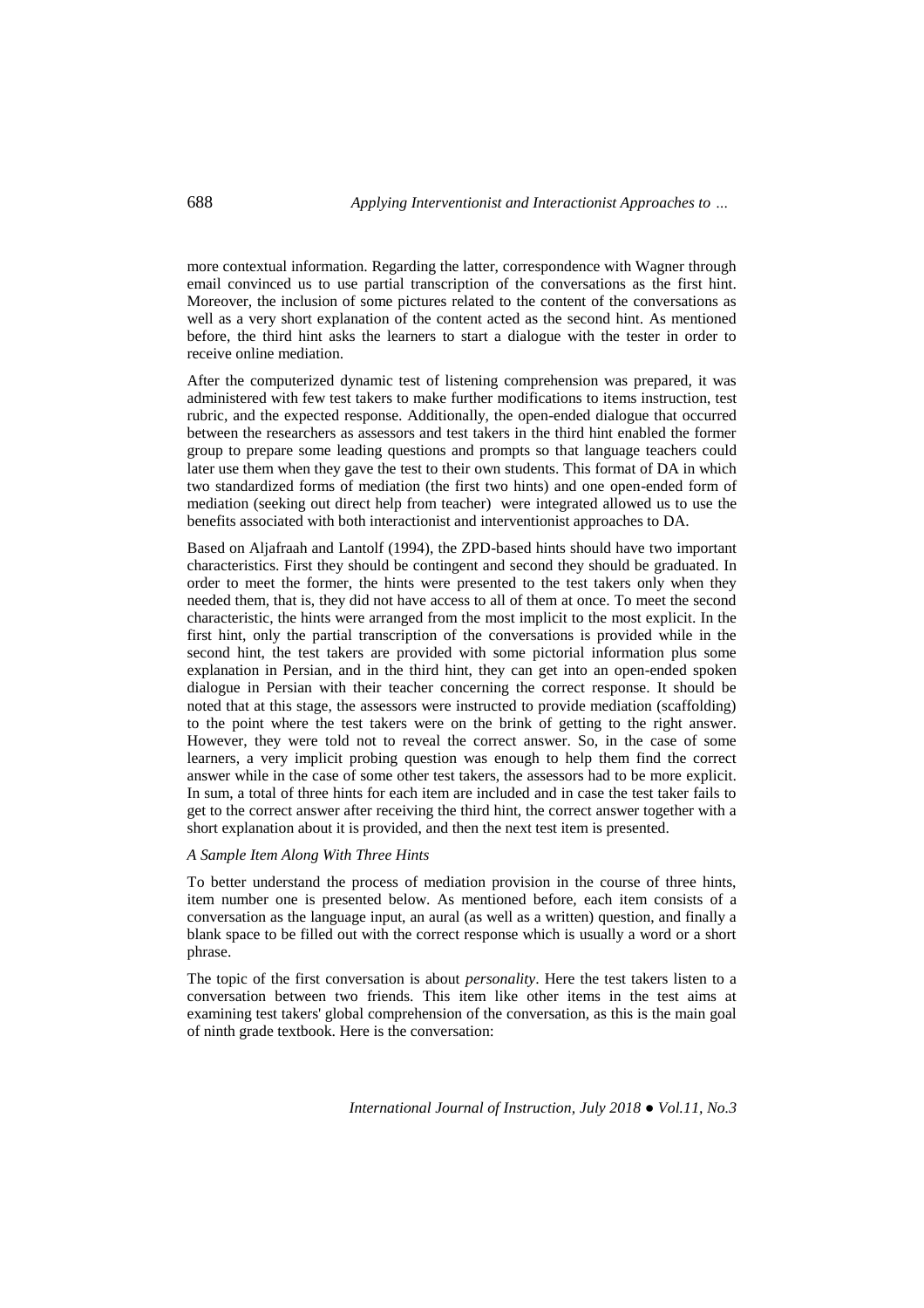- *A: Who is that man?*
- *B: He is my uncle.*
- *A: What's he like?*
- *B: Oh, he's very funny and clever*
- *A: Is he nervous too?*
- *B: No, he isn't.*

The question that follows the first conversation is as follows:

### **Q1: His uncle is funny but he is not……….**

Upon giving a wrong answer, the hints are presented as follows:

**Hint 1:** Your answer is wrong; please read the partial transcription of the conversation, and then listen to the conversation once again.



|                                                                                                                                  | 10                                                                                                                                     |
|----------------------------------------------------------------------------------------------------------------------------------|----------------------------------------------------------------------------------------------------------------------------------------|
| First Name:<br>Last Name:                                                                                                        |                                                                                                                                        |
| A: who is that man?<br>B: He is my uncle.<br>A: What's he like?<br>B: Oh, he's very funny and clever<br>A: ?<br>B: No, he isn't. | پاسخ شما اشتباه می باشد .<br>لطفا متن مكالمه را هم با دقت بخوانيد و يكبار ديگر دكمه play را فشار دهيد و به<br>مكالمه گوش دهيد<br>تاييد |
|                                                                                                                                  |                                                                                                                                        |
| 1 - Her uncle is funny but he is not<br>$ -$                                                                                     | O <sub>k</sub><br>clever                                                                                                               |

Figure1

A screenshot of the item number 1 together with the first hint in Persian

**Hint 2**: Your answer is wrong. Please pay attention to the pictures which are related to the conversation and also to the short explanation about the conversation, and then listen to the conversation.



A screenshot of the item number 1 together with the second hint in Persian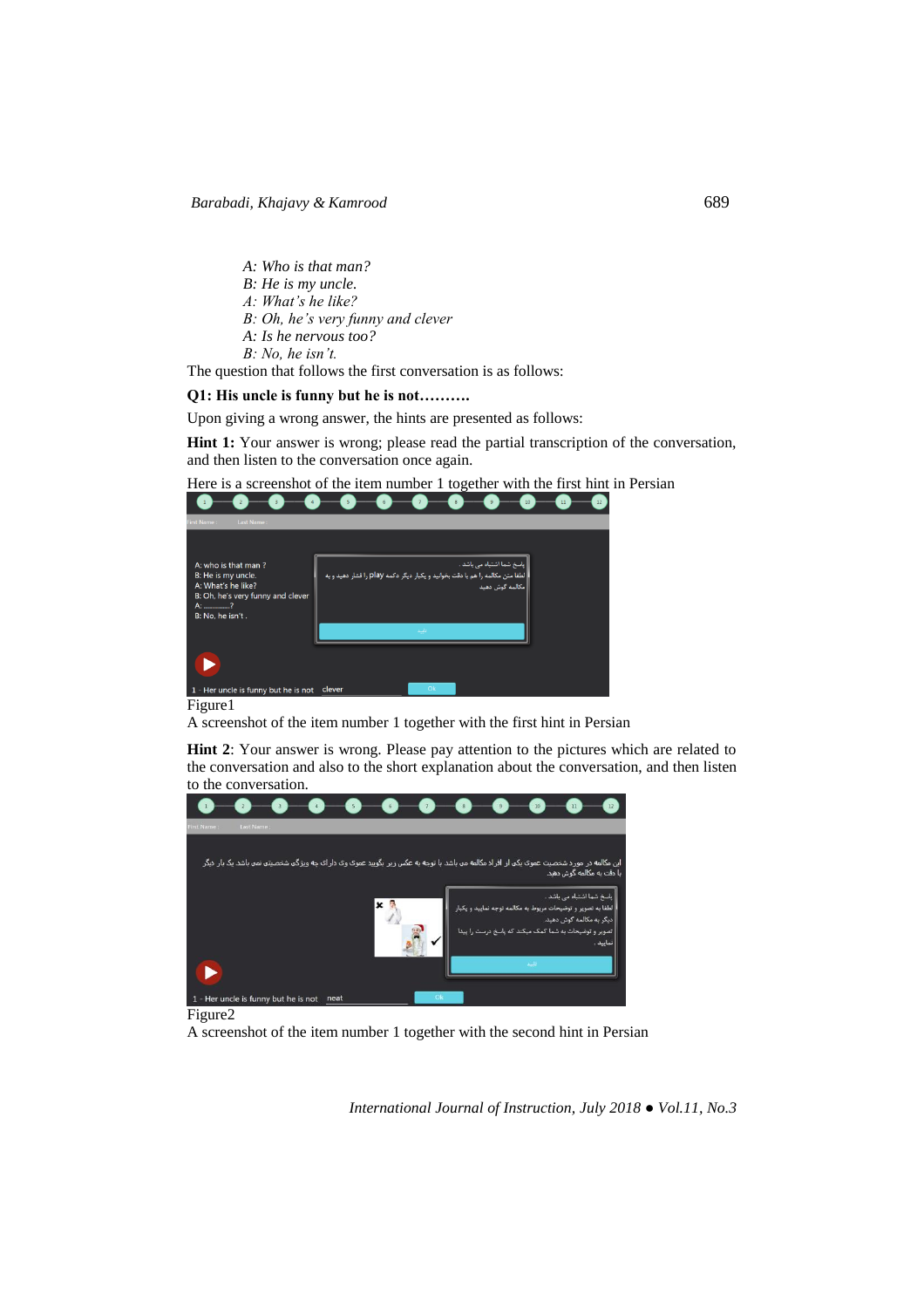معلم خود بخواهید که شما را راهنمایی کند و سپس دکمه "Play" را فشار دهید که برای آخ  $\blacktriangleright$ 1 - Her uncle is funny but he is not

**Hint 3:** Your answer is still wrong. Ask your teacher for help and then listen to the conversation one more time.

#### Figure3

A screenshot of the item number 1 together with the third hint in Persian

Below is a dialogue that happened between Ahmad, one test taker and his teacher when Ahmad refers to his teacher for direct help:

**Ahmad:** *what's wrong here? I typed in three personality traits but the computer says my answer is wrong!*

**Teacher:** *you have only tried positive traits but in this item, you need to put a negative personality trait like "angry", "careless"…*

## **Ahmad:** *Aha, thank you so much*

At this junction, the student got to the right answer simply by being reminded of what specifically he needed to focus on while listening to the conversation for the last time; especially when the teacher told him to expect a negative personality trait because the sentence containing the blank is negative: *Her uncle is funny but he is not… .*If the third hint which is in the form of direct help from the teacher does not lead to the correct response, test takers are given the correct response along with a short explanation to make the right answer clear for the test takers. At this point, test takers are presented with the next question.

# **Data Collection Procedure**

Since one purpose of the study was to include participants from different public schools, it was not possible to have all the test takers take the test at the same time. Accordingly, the software was sent to 13 language teachers via email along with some instructions concerning its installation. All 13 teachers opted to install the software on their laptops because the schools where they were teaching at the time of data collection did not have computer rooms except three schools. Although these schools were equipped with computer rooms, there were other problems such as lack of speakers or headphones. Therefore, against our expectation, the computerized dynamic test which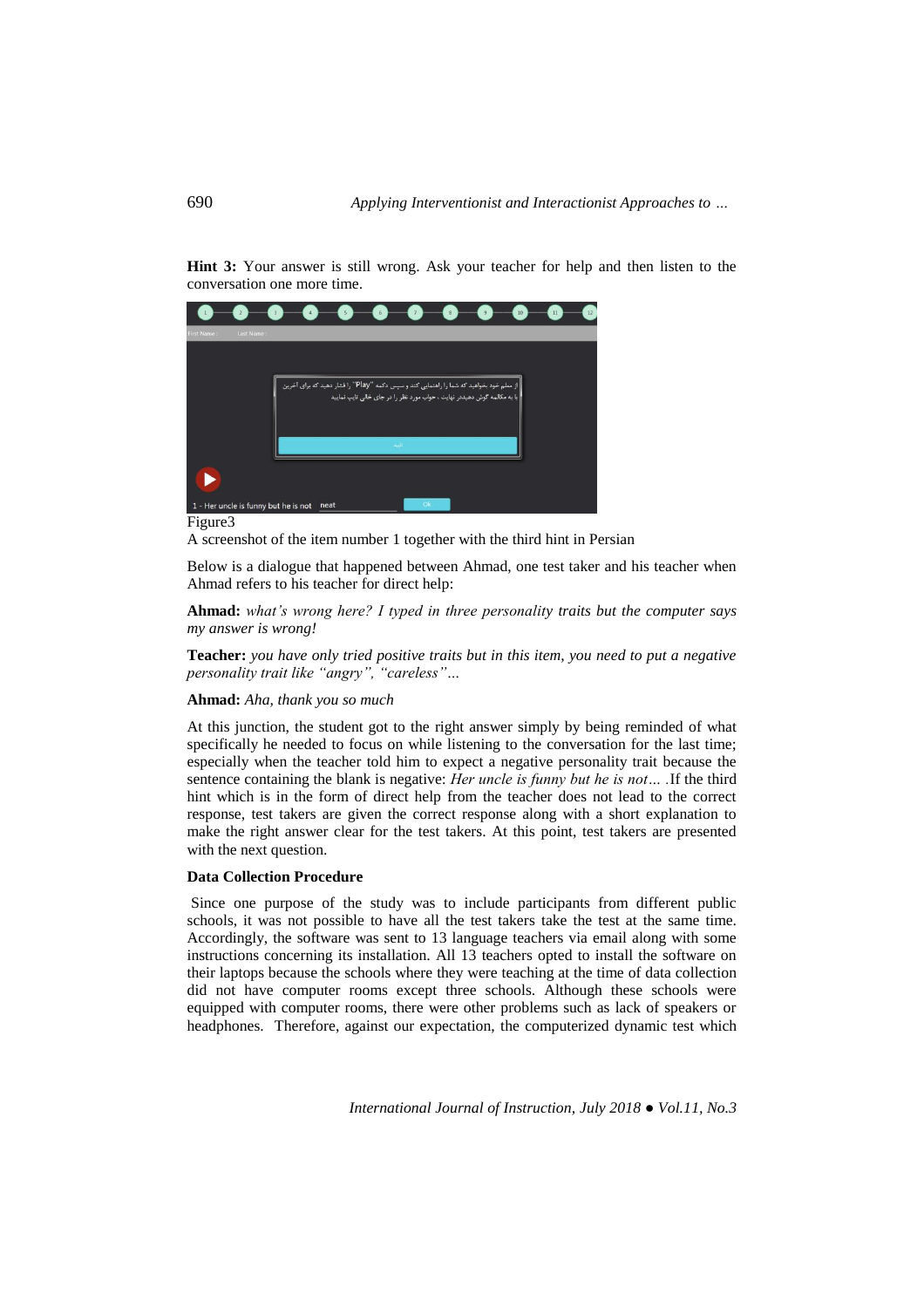was originally intended to be administered with large number of students at the same time was administered individually. On average, every teacher could give the test to seven students. Apart from the description that the learners received in the second page of the software, we asked the teachers to present a five-minute description on computerized dynamic test of L2 listening and the way the students should answer the test. Having administered the test to their students, teachers were asked to send the scoring files generated by the software to the e-mail address through which the software had been sent. The data of the study which consists of computer-generated scoring files were gathered in April and May, 2017.

## **Analysis**

Immediately upon completion of the test by the test takers, two scores are generated by the software: an actual score which is based on the test takers' first try of each item and a mediated score which is based on the average number of hints used in each item. The actual score indicates test taker's independent performance without receiving mediation. In the case of the actual score, test takers obtain either 4 points or zero depending upon whether they gave a correct or incorrect response to each item. Thus, a test taker who answers all the items correctly will receive the maximum score of forty eight. However, the mediated score is not the matter of either and or. Instead, test takers' assisted performance which is based on the number of hints he/she has used is taken into account. For each test item, test takers may receive 1, 2, 3, 4 and less probably zero points depending upon the number of hints he/she has used. Put it another way, for each item, if no hint is used, the maximum of 4 points is awarded, 1 hint, 3 points; 2 hints, two points; 3 hints, 1 point; and finally the correct response is provided by the software and no point is given.

In addition to actual and mediated scores, learning potential score (LPS) was also calculated using Kozulin and Garb's (2002) formula whose purpose was to infer test takers' responsiveness to mediation. LPS obtained through this formula makes it possible to account for the change in scores (e.g. the difference between actual and mediated scores) relative to the maximum possible score on the test when test takers receive mediation. The formula is as follows:

$$
LPS = \frac{(spost - spre)}{MaxS} + \frac{Spost}{MaxS}
$$

**Where** 

Spost = mediated scores Spre = actual scores  $MaxS$  = the highest mediated score gained in this test

As Poehner et al. (2015) argue, learning potential as represented through LPS should not be considered as a fixed trait like traditional conceptualization of intelligence and aptitude. Instead, LPS should be considered only as an indicator of test takers' responsiveness to mediation. Thus, LPS can provide insights into how much effort a test taker needs to move to the next level of development. Moreover, according to Poehner and Lantolf (2013), LPS is related to test takers' performance on transfer items. In other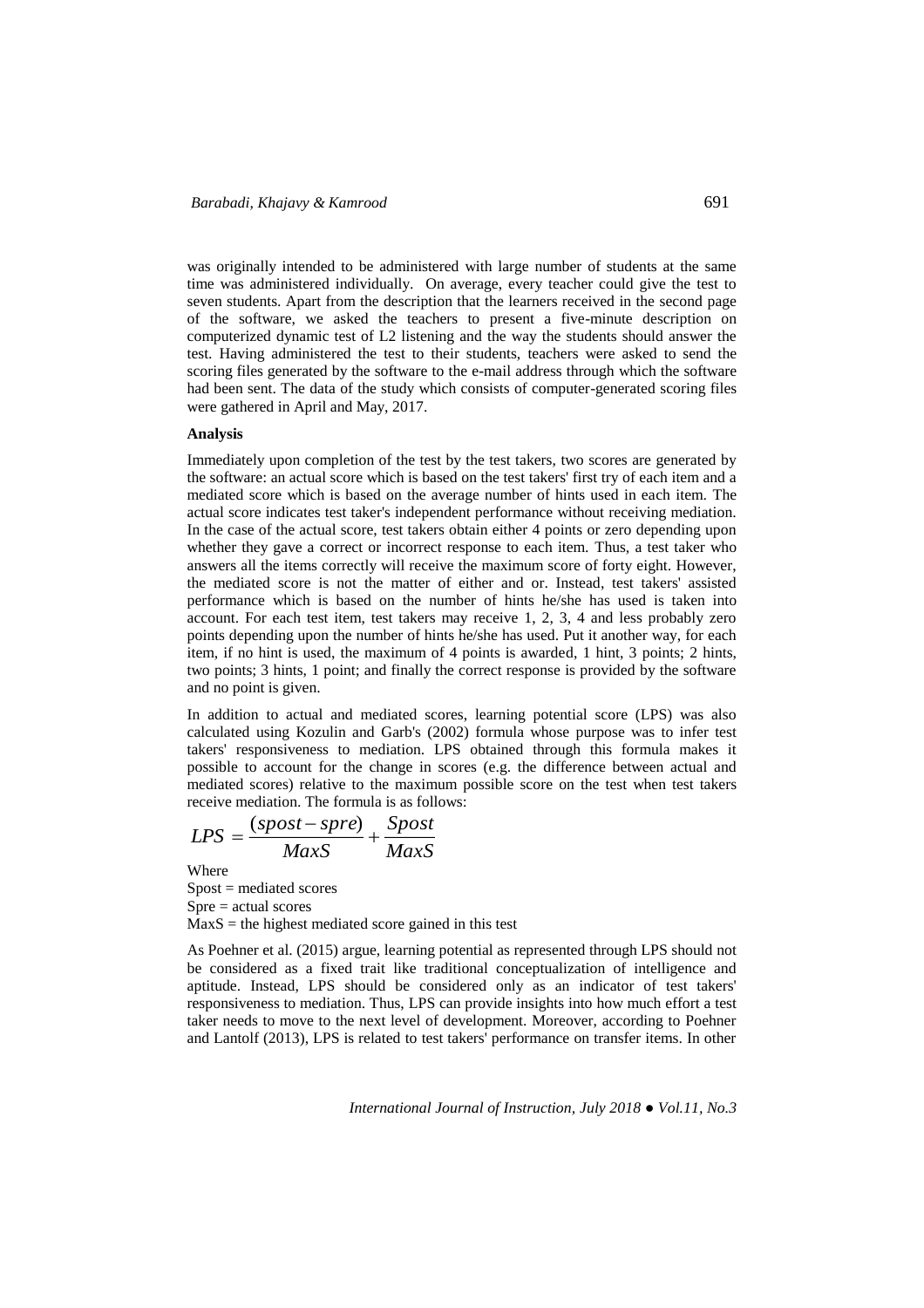words, test takers with higher LPS are expected to do better on transfer items than those with lower LPS.

# **FINDINGS AND DISCUSSION**

In Line with Vygotsky's notion of ZPD, the major concern of DA is to ascertain whether test takers can improve their performance (e.g. listening ability) when provided with mediation. In fact, this concern is addressed in our first research question: can students obtain remarkable gain scores after receiving mediation?

Table 1 presents the descriptive statistics for the four types of scores obtained on the dynamic listening test. The comparison between the actual and mediated mean scores indicates that test takers could improve their scores by 13.54 points (i.e. mean gain score). As indicated by standard deviations of actual and mediated scores, test takers' performance became more homogeneous in dynamic test.

Table 1

Descriptive statistics of four types of scores on the listening test

|                | <b>Actual Score</b> | Mediated Score LPS |     | Gain score |
|----------------|---------------------|--------------------|-----|------------|
|                |                     |                    |     |            |
| Mean           | 21.18               | 34.69              | .00 | 13.54      |
| Std. Deviation | 10.74               | 6.41               |     | 5.41       |
| Minimum        |                     | 18.00              |     |            |
| Maximum        | 8.00                | 48.00              |     | 24.00      |

The results of paired-samples t test indicated that the difference between test takers' independent and mediated performance is significant ( $t = 23.74$ ,  $p < .001$ , Cohen's d = 1.52). That is, test takers could substantially increase their scores after they received mediation. However, as Poehner et al. (2015) put it, "the point of DA is not to improve student test scores but to attempt a diagnosis of actual and potential, or proximal, development" (p. 347). This is in line with Vygostky's contention that true diagnosis should take into account both ZAD and ZPD.

The second research question deals with reliability and validity of the test as conceptualized in DA literature which is fundamentally different from traditional conceptualization of validity and reliability. Reliability coefficient was only calculated for test takers' scores on the traditional test since DA seeks change and development in test takers' performance not stability. The items had a high level of internal consistency, as estimated by Cronbach' Alpha of .79. As Poehner (2008) cogently puts it "While reliability may be a desirable characteristic in NDA [non-dynamic assessment], it is a highly undesirable outcome of a DA procedure, which seeks to bring about change" (p. 73). This idea reflects Vygotsky' (1998) contention that we should understand individuals not to measure them.

With regard to validity of a listening test, Wagner (2014) argues that Bachman and Palmer's (1996) framework of language task characteristics especially characteristics of the input, and characteristics of the expected response should be taken into consideration in order to make the test task characteristics similar to and representative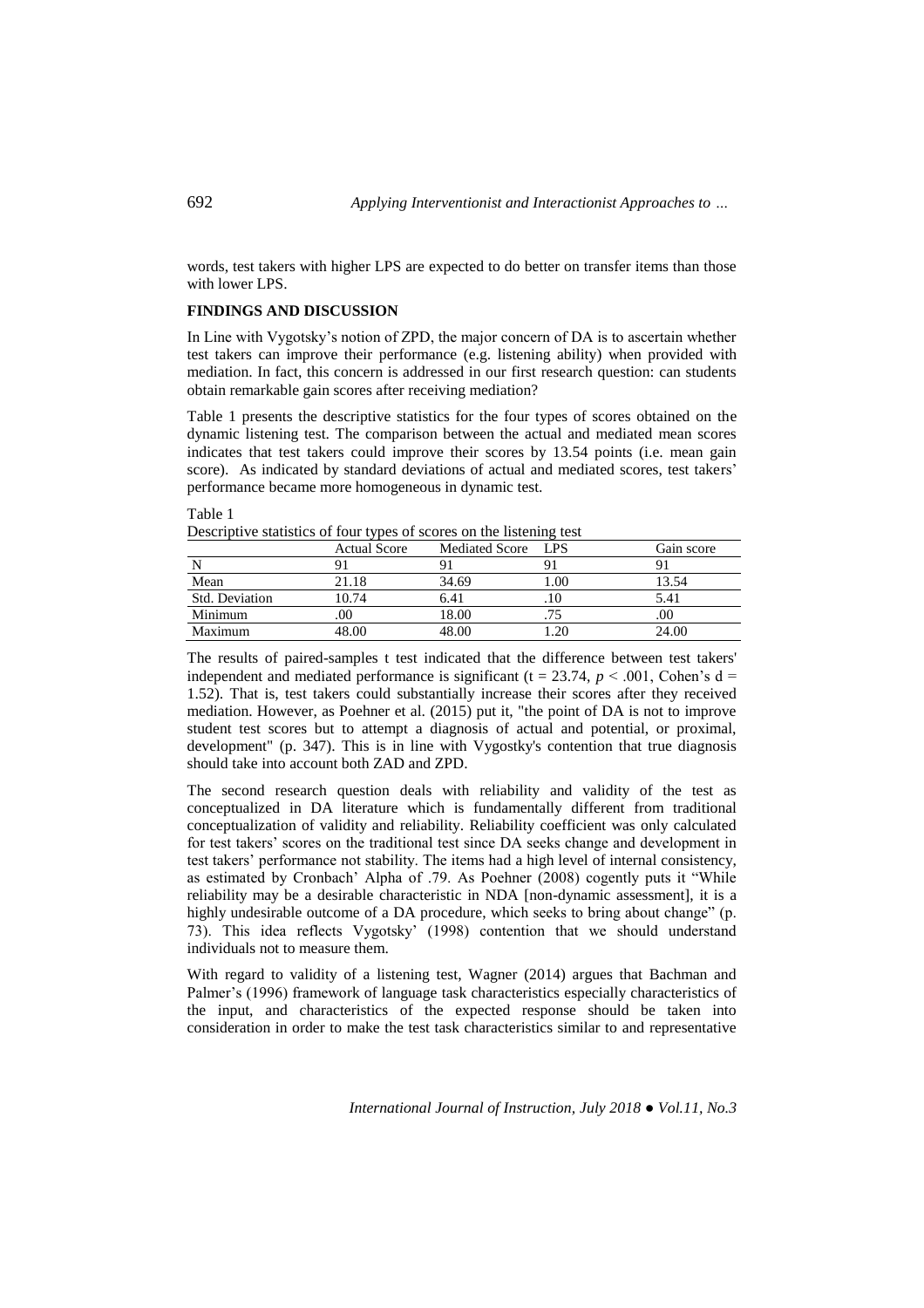of the TLU domain. In the case of criterion-referenced listening testing, "the criteria to be assessed will dictate the characteristics of the test task" (Wagner, 2014, p. 52). In the context of the present study, conversations as well as the functions and notions of each lesson of grade nine textbook were considered as the TLU domain, and attempt was made to make the test task characteristics as similar to and as representative of the TLU domain by including the same functions, key words and expressions, and grammatical structures that existed in grade nine textbook. According to Wagner (2014), this matching will minimize threats to the construct validity of the listening test. With DA, however, the concept of validity ought to take into account another construct as well; that is, development. In other words, the construct validity of a dynamic test is understood as the extent to which it is capable of helping the test takers develop. In this regard, Poehner (2008) states "…the validity of a DA procedure is best understood as the extent to which it promotes development" (p. 76). Drawing on Messick's (1988) conceptualization of consequential validity, Poehner (2008) argues that the opportunities that are awarded or denied from learners should be taken as evidence of construct validity. That said, if DA is capable of bringing about significant change in test takers' performance through provision of mediation, it is valid. In the case of the present study, the results of the paired samples *t* test indicated that the difference between the mean mediated and mean actual scores (as indicated in the mean gain score) is statistically significant. The effect size was calculated using the automatic calculator for the effect size available at http://www.socscistatistics.com/effectsize/Default3.aspx (accessed November 10, 2016). The effect size (1.52) was large for the difference between two groups of scores and cannot be considered trivial.

In order to test the concurrent validity of the listening test, the Pearson product moment correlation coefficient was run between mediated and actual scores. The results of the analysis indicated that there is a statistically significant correlation between two sets of scores ( $r = .92$ ,  $p < .001$ ) accounting for the concurrent validity of the test. This strong correlation indicates that test takers with higher actual scores generally obtained higher scores in dynamic test as well. On the other hand, test takers with lower traditional scores benefited more from mediation as indicated by their gain scores. This, however, is not surprising since "those with high actual scores had less room for improvement when mediation was offered" (Poehner et al., 2015, p. 348).

The third research question is concerned with test takers' learning potential which is actualized through the concept of LPS. This question specifically asks whether test takers with the same actual scores benefit differently from mediation. Aside from the fact that mediation in general improved the overall performance of test takers, LPS scores indicated that different test takers benefited from mediation in different degrees. Kozulin and Garb (2004) classified LPS scores in three categories: high  $(\geq 1)$ , mid (.71-.8) and low  $(\leq .70)$ . The lowest and highest LPS scores in this study were .75 and 1.20, respectively. Those with higher LPS scores are more open and responsive to mediation than those with lower scores. The pedagogical implication of this variation in LPS scores is that different test takers require different degrees of instructional support for development (Poehner et al., 2015).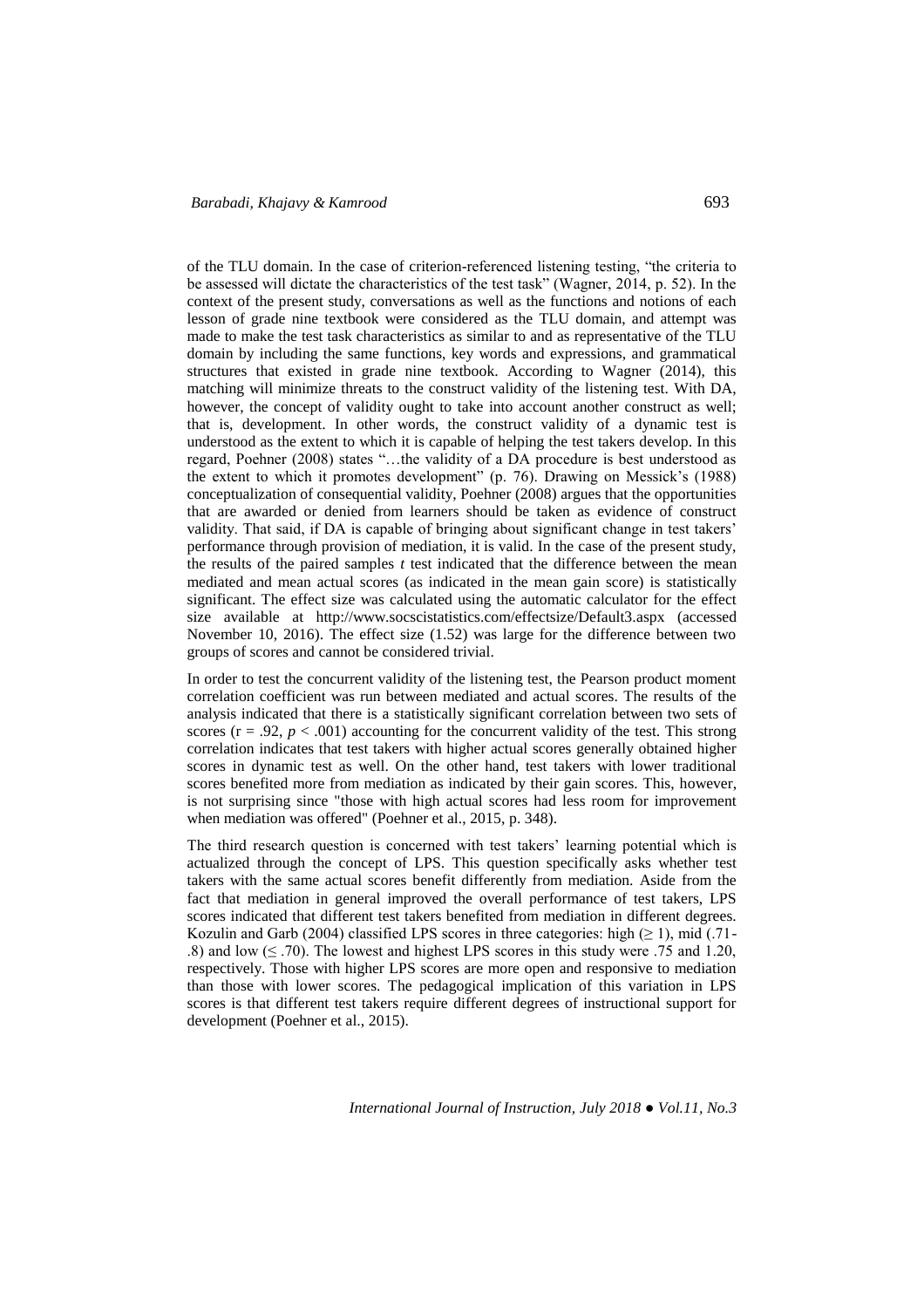

Test takers' LPS scores across different actual scores

As indicated in Figure 4, test takers' actual scores are grouped into four categories on the horizontal axis while test takers' LPS scores are grouped into three categories with three different colors. In order to understand how LPS works, take into consideration the first category on the horizontal axis. This category indicates the lowest actual scores obtained by test takers which range from 1 to 12. These low traditional scores, however, by no means mean that their learning potential scores are low as well. Rather, within this category of actual scores, there are test takers with high, medium, and low LPSs. The same pattern can be observed in other categories of actual scores. In other words, LPS scores and actual scores cross each other. However, it should be noted that LPS scores as well as mediated scores do not directly reflect learning, but they indicate the degree to which test takers are responsive to mediation. Indeed, responsiveness to mediation is a mechanism capable of creating a potential for microgenesis, or learning over a course of a single session (Poehner & Lantolf, 2013).

To illustrate the concept of LPS more clearly, consider two test takers in this study whose actual scores were the same; say, for example, 16. While one test taker could obtain a mediated score of 35, the other test taker could increase his mediated score only 10 points and obtain a mediated score of 26. The former could obtain an LPS of 1.12 while the latter gained an LPS of .75. Accordingly, it is likely that test takers with the same actual scores obtain different mediated and LPS scores. This indicates that test takers with the same level of independent performance might perform quite differently when mediation is available.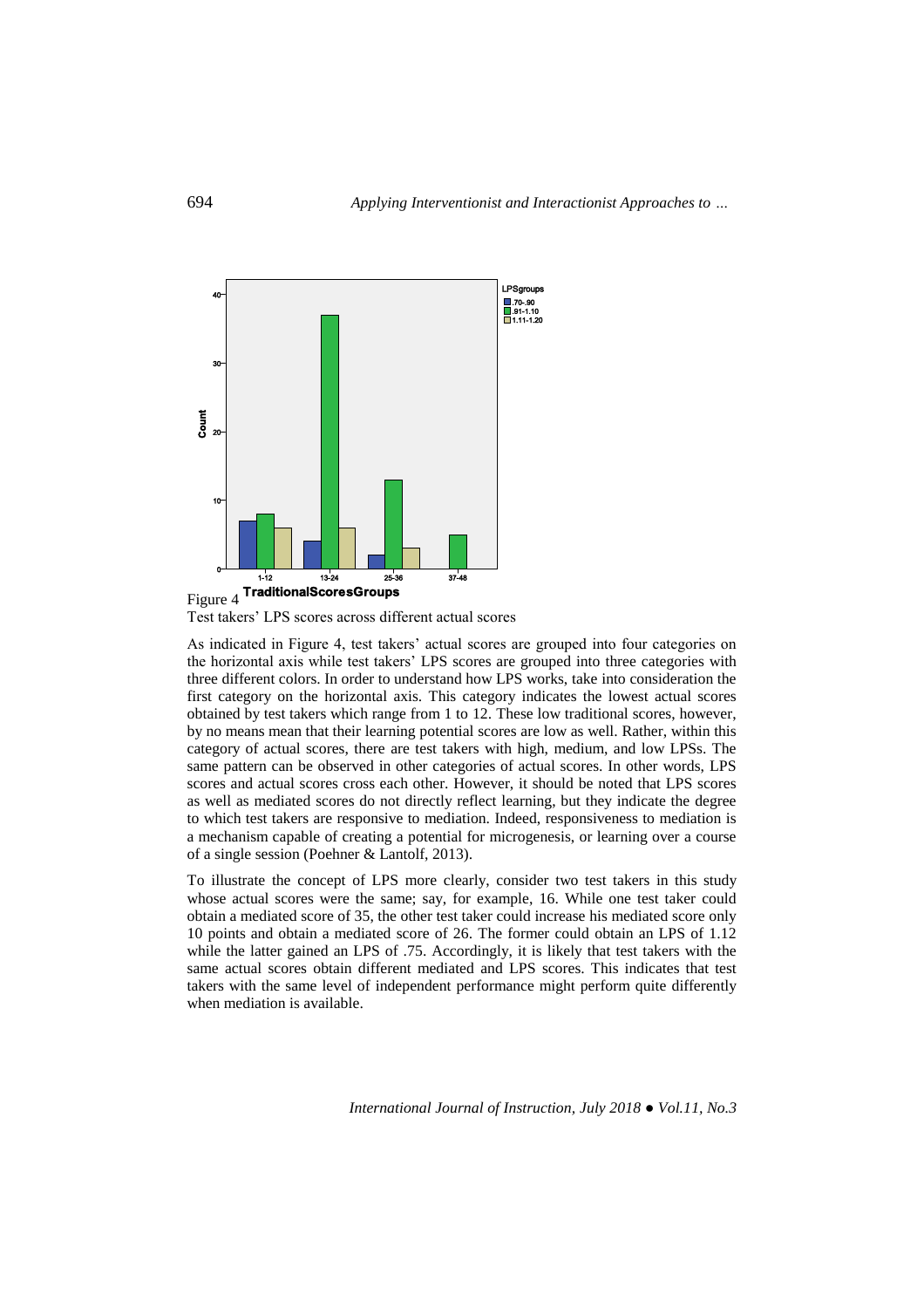The last research question aimed at uncovering the relationship between the difficulty level of the test items and the kind of mediation used by test takers. Results of the study showed that there was a significant relationship between the difficulty level of the items and the type of mediation used by the test takers. The difficulty level of the items was marked by the length of the conversations. The second six conversations were double the length of the first six conversations. As indicated in Table 2., more than half of the test takers could answer the first six questions without receiving any mediation. Hint 1 which was in the form of partial transcription of the conversation ranked as the most useful since about thirty percent of the test takers could get to the correct answer using this hint. Indeed, the most implicit hint was proved the most useful type of mediation for the test takers in the first six questions.

# Table 2

The average number and percentage of hint used by test takers on the first half of the test

|            | hint<br>No | Hintl                   | $\frac{1}{2}$ int2 | Hint3 |
|------------|------------|-------------------------|--------------------|-------|
| .`ount     | 50.66      | ົ<br>7.16<br><u>، ،</u> | 10                 | 3.16  |
| percentage | .67%       | .84%<br>າດ              | .98%               | 47%   |

However, the pattern of mediation use was reversed in the second half of the test in which the conversations were about double the length of those of the first half. In this case (see Table 3.), the third hint asking the test takers to enter into dialogue with the testers proved the most useful type of mediation. It is obvious that the more challenging questions of the second half of the test made the test takers ask for direct help from the testers. In other words, the flexible nature of mediation of the third hint proved more useful than the first two hints which were fixed.

#### Table 3

The average number and percentage of hint use by test takers on the second half of the test

|            | <b>. .</b><br>No<br>hint | Hint <sub>1</sub>                      | $\rm{Hint}$  | Hint3                |
|------------|--------------------------|----------------------------------------|--------------|----------------------|
| Count      | ٦C<br>رے                 | $\left\langle 8^{\circ} \right\rangle$ | າດ ເ<br>20.J | $\mathcal{L}$<br>.66 |
| percentage | 86%                      | 19%                                    | 22.52%       | 39%<br>20            |

Furthermore, as it is evident in Tables 2 and 3, the overall results of the comparison of the learners' response patterns in the first and second half of the test revealed that they have regressed in the second part which was more difficult and demanding than the first part. This fact indicated that they generally could not transfer their learning to the more challenging tasks. However when we compared the results of the two parts by the individual learners we found instances of progress. Though not many, there were some learners who performed better in the second part of the test. In order to show instances of progress across individuals we compared the response patterns of two learners with almost the same performance in terms of the overall number of the hints used in the first part of the test. As indicated in Table 4 learner 1 had regressed in answering the second part of the test requesting direct help from the mediator in half of the questions in the second part. Moreover, the overall number of hints used increased from 10 in the first part to 14 in the second part. However, learner 2 could answer 3 of the 6 questions in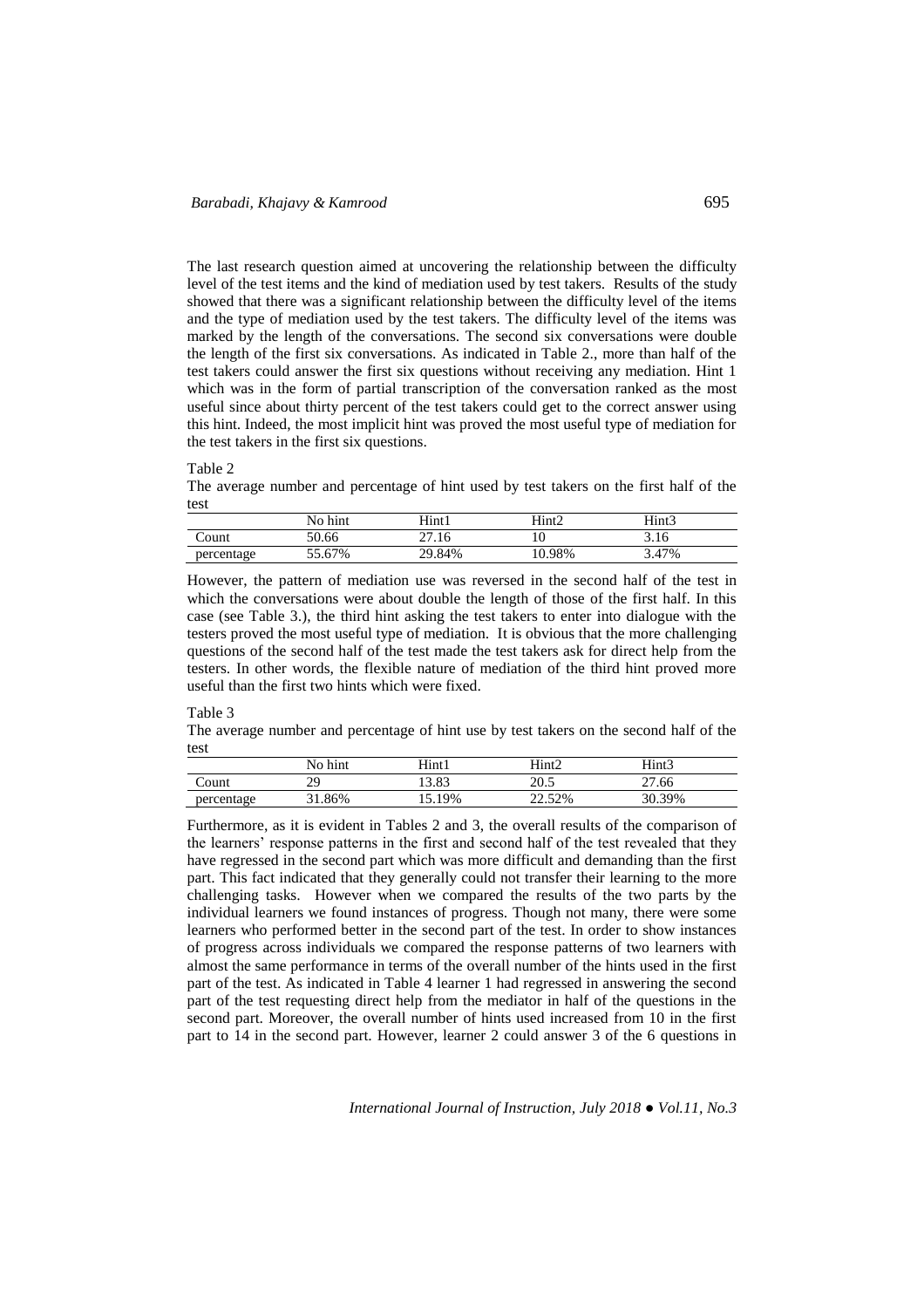the second part without using any hints. The number of hints used decreased from 11 in the first part to 6 in the second part indicating transfer of learning in the case of the second learner. This is in line with Poehner (2007) who reported both instances of progress and regression in the transfer section of his DA study.

Another explanation for students' use of more hints in the second part of the test is that the first six items were quite easy for them so that 55.67% of test takers answered these items correctly without any hint and 29.84% could answer these items correctly simply by being reminded that their first answer was not correct (first hint). Indeed, 85.51% of test takers did not receive any mediation in the real sense of the word. Put it another way, the first part of the test was rather within their ZAD. As such, no significant mediation was internalized in the first half of the test to be transferred to the second half of the test. We can argue that the real dynamic test begins with the second half of the test which includes difficult items. Introducing more difficult items is consistent with Vygotsky (1987) contention that when individuals are pushed to attempt more difficult problems, they will respond differently. In other words, such difficult problems can reveal learner's ZPD better than those problems or items which are easy. Therefore, we included more difficult items in order to understand test takers' responsiveness to mediation.

#### Table 4

The number of hints used by two learners across the questions

| Question number         |           |  |  |  |  |  |  |
|-------------------------|-----------|--|--|--|--|--|--|
| Number of<br>hints used | -earner l |  |  |  |  |  |  |
|                         | Learner'. |  |  |  |  |  |  |

To illustrate the process of dialogic interaction (hint 3) between the assessors and the test takers, consider items 8 and 12 answered by students A and B respectively. The stem of item 8 is "The receptionist asks about Paul's wife to ……..". The correct answer is "to check her passport". Here, the test taker A figures out the right answer using the first probing statement from the teacher.

#### **Item 8**

**Student A**: Sorry teacher. I typed the phrase "check in" but the computer says, "it is wrong".

**Teacher**: You are close to the answer. Look, when a tourist wants to check in a hotel, an ID document like "Shenasnameh" needs to be….

**Student A**: I think the answer has to do with "passport": to check the passport **Teacher**: Exactly

In contrast to test taker A, test taker B attempting item 12 received three tokens of feedback before getting to the correct answer. The stem of item 12 is as follows: "Reza stayed home for two weeks last winter because he………….". The correct answer is "twisted his ankle".

#### **Item 12**

**Student**: My answer is wrong again. Maybe the problem is with my spelling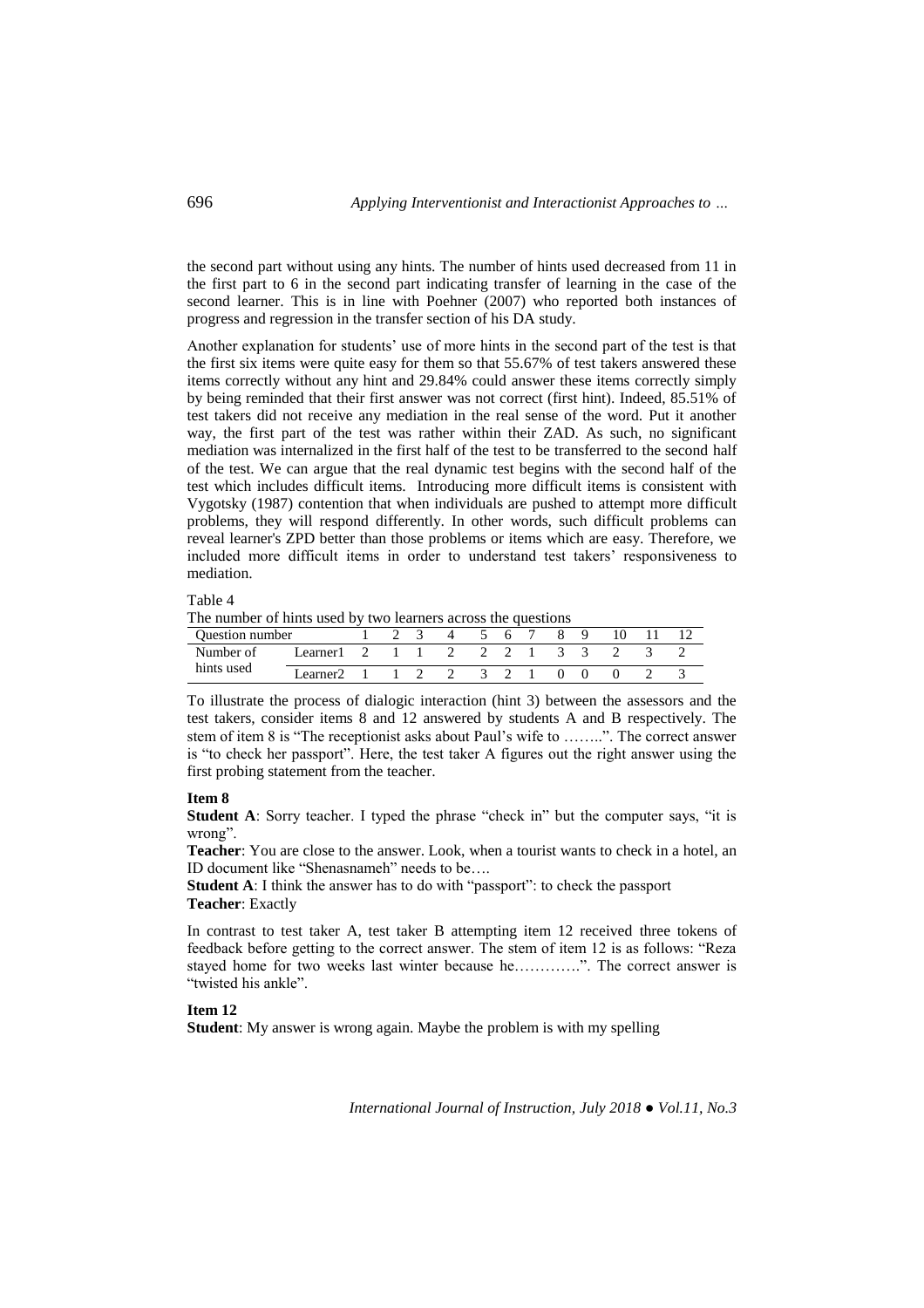**Teacher**: No, the problem is that you are using an incorrect part of speech **Student**: What do you mean? **Teacher**: You need to use a "verb" here instead of a noun **Student**: Ok, I think I should type the verb "broke his leg" **Teacher**: No, this verb describes what happened to Reza's friend. Please listen carefully this time to figure out what happened to Reza himself.

As these two examples indicate, test takers' responsiveness to dialogic interaction (e.g. external mediation) can shed light on their emerging capabilities or what Vygotsky (1978) calls ZPD. While test taker A gets to the correct answer using the first token of feedback, the other one uses three tokens of feedback before getting to the correct answer. Thus, we can say that the first test taker is more responsive to external mediation and hence more prone to self-regulation than the second test taker who seems to be more dependent on other regulation.

As Poehner et al. (2015) argue, when reporting the outcomes of computerized dynamic test, it is necessary to take into account different types of scores. Sole reliance on one type of score to the exclusion of other scores might be misleading. Accordingly, actual scores can be used to understand abilities that have fully been developed at the time of assessment. However, mediated scores together with gain scores are related to ZPD or the fact that how responsive the test takers have been to mediation. Similarly, LPS scores indicate test takers' responsiveness to mediation but in relation to the maximum mediated and actual scores. With LPS, even test takers who had high actual scores and consequently lower gain scores could obtain high and at times perfect LPS because this score takes into account the maximum score on the test as a basis for calculating learning potential score. It is important to know that how all these scores especially LPS and mediated scores can inform instruction. In other words, how can language teachers, learners and instruction in general benefit from these scores? By determining test takers' approximate ZPD through mediated score and LPS, language teachers can figure out how much effort would be required by the learners to internalize and self-regulate the cognitive process in question (e.g. listening comprehension). For example, test takers with higher LPS scores are those who better respond to external mediation and therefore language teachers are expected to prepare and provide learners with useful mediation before they can move from other-regulation to self-regulation.

#### **CONCLUSION**

In recent years, the use of computerized DA in L2 context has been on the rise (Ahmadi & Barabadi, 2014; Lantolf & Poehner, 2012; Pishghadam & Barabadi, 2012; Poehner et al., 2015) because it has the potential to increase the efficiency of DA especially with regard to its application to a large number of individuals. On the one hand, by taking into account both ZAD and ZPD, it gives us information not only about what learners have already acquired and accomplished but also what they would achieve if they are given mediation. Specifically, LPS can inform us of the amount of external mediation needed before a learner can reach independent performance. In this way, it is possible to prepare tasks with varying levels of difficulty for different learners; tasks which would neither be boring nor demanding but challenging enough to motivate them. On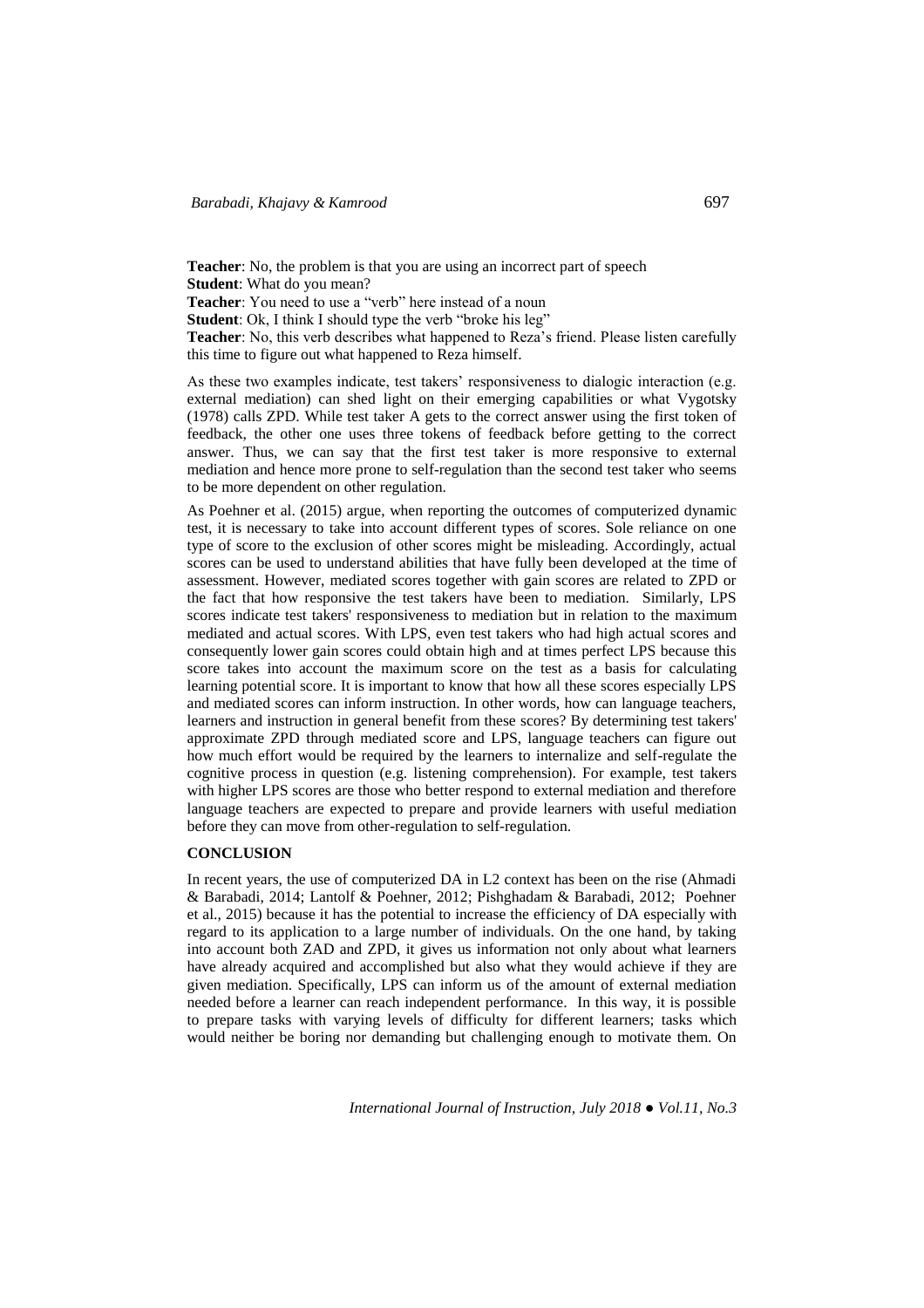the other hand, using standardized type of mediation in the form of graduated hints, DA can be applied to a large number of test takers. This, however, poses a serious challenge to computerized DA. The mediation may not prove useful for all test takers due to its standardized and fixed format. The current study was an attempt to examine the effectiveness of the integration of interventionist and interactionist approaches to DA in developing Iranian EFL learners' listening ability. To this aim, a computerized dynamic test was developed. The results of the study indicated that while having acceptable level of validity, the computerized dynamic test could improve test takers' listening ability significantly. By providing LPS scores, the test was also able to provide information about test takers' potentiality for learning. Besides, the pattern of mediation use across different test items indicated that with more difficult items, test takers tended to make more use of the third hint which was more flexible in nature. In the case of easier items, the pre-determined graduated hints were helpful enough for test takers to get to the right answer.

Given the fact that DA provides information regarding both test takers' actual development (i.e. past achievement) and their potential for learning by taking into account test takers' ZPD, language teachers are recommended to incorporate DA into their assessment repertoire in order to obtain a more representative picture of learners' abilities. This should be a picture that takes into account not only the current developed capabilities but also the emerging and maturing ones. Besides, C-DA allows teachers to track learners' errors and to determine the amount of mediation they received. Upon receiving such information which is generated automatically through computer, teachers can make effective instructional intervention for their learners.

One of the limitations of this study concerned the preparation of hints. They were prepared based on guidelines of some testing books. Further research is needed to prepare hints in response to the errors students would make on the original non-dynamic test. This would increase the chances of working within students' ZPD. Moreover, in this study, the effect of C-DA was examined on listening comprehension. Other studies can be conducted in relation to other language skills and sub-skills e.g. reading, writing, and grammar. Another shortcoming of this study is related to the lack of transcendence tasks (TR). In fact, students' performance on such tasks can uncover test takers' real development as intended by dynamic assessment. Finally, the items of the study were not constructed based on the psychometric features of assessment; rather, they were taken from a commercial publisher named Khate-Sefid. Other researchers can use more robust methods of constructing items before applying them in a dynamic assessment situation.

# **REFERENCES**

Ableeva, R. (2008). The effects of dynamic assessment on L2 listening comprehension. In J. P. Lantolf & M. E. Poehner (Eds.). *Sociocultural theory and the teaching of second languages*. London: Equinox.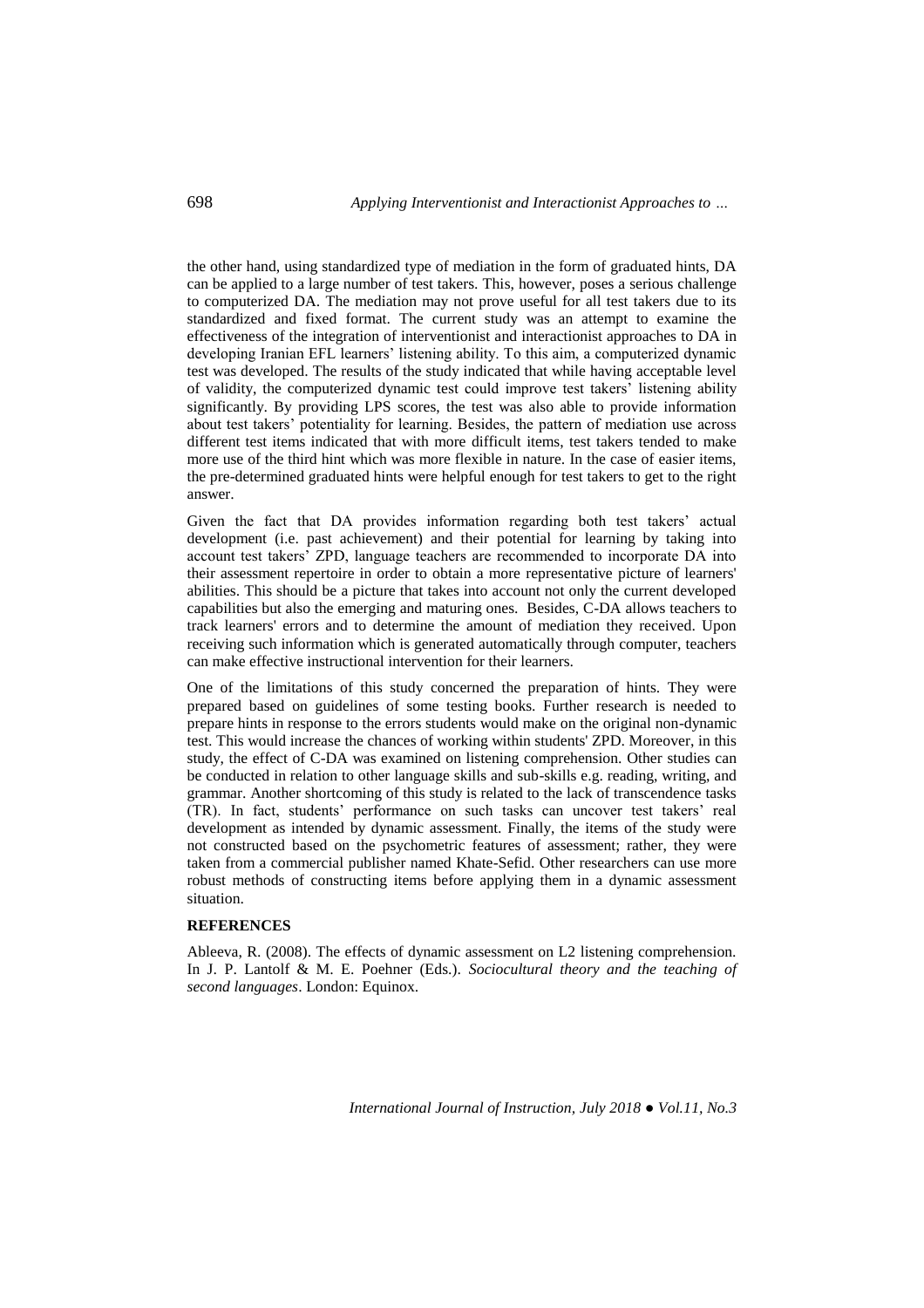Ahmadi, A., & Barabadi, E. (2014). Examining Iranian EFL Learners' Knowledge of Grammar through a Computerized Dynamic Test. *Issues in Language Teaching*, 3/2, 183-161.

Bachman, L. F., & Palmer, A. S. (1996). *Language testing in practice: Designing and developing useful language tests* (Vol. 1). Oxford University Press.

Ebadi, S., & Saeedian, A. (2016). Exploring transcendence in EFL learners' reading comprehension through computerized dynamic assessment. *Iranian Journal of Language Teaching Research*, *4*(1), 27-45.

Elliott, J. (*2003)*. Dynamic assessment in educational settings: Realizing potential*. Educational Review,* 55/1*,* 15-32.

Haywood, H. C. & Lidz, C. S. (2007). *Dynamic assessment in practice: Clinical and educational applications*. Cambridge University Press.

Kamrood, A. M., Davoudi, M., Amirian, S. M. R., & Ghaniabadi, S. (2018). Transcendence of Learning in an Online Computerized Dynamic Test of English Listening. *CALL-EJ, 19*(1), 23-42.

Kozulin, A. & Garb, E. (2004). Dynamic assessment of literacy: English as a third Language. *European Journal of Psychology of Education,* 19/1, 65-77.

Kozulin, A. & Garb, E. (2002). Dynamic assessment of EFL text comprehension. *School Psychology International,* 23/1, 112-127.

Lantolf, J. P., & Poehner, M. E. (2014). *Sociocultural theory and the pedagogical imperative in L2 education. Vygotskian praxis and the research/practice divide*. London: Routledge.

Lidz, C. & Elliott, J. (2006). Use of dynamic assessment with gifted students. *Gifted Education Intemational*, 21:151-161.

Lynch, T. (2009). *Teaching second language listening*. Oxford, England: Oxford University Press.

Pishghadam, R., & Barabadi, E. (2012). Constructing and validating computerized dynamic assessment of l2 reading comprehension. *Iranian Journal of Applied Linguistics (IJAL),* 15/1, 73-95.

Poehner, M. E. (2008). *Dynamic assessment: A Vygotskian approach to understanding and promoting L2 development.* Springer.

Poehner, M. E. & Lantolf, J. P. (2005). Dynamic assessment in the language classroom. *Language Teaching Research*, 9: 233-265.

Poehner, M. E., & Lantolf, J. P. (2013). Bringing the ZPD into the equation: Capturing L2 development during Computerized Dynamic Assessment (C-DA). *Language Teaching Research*, 17/3, 323-342.